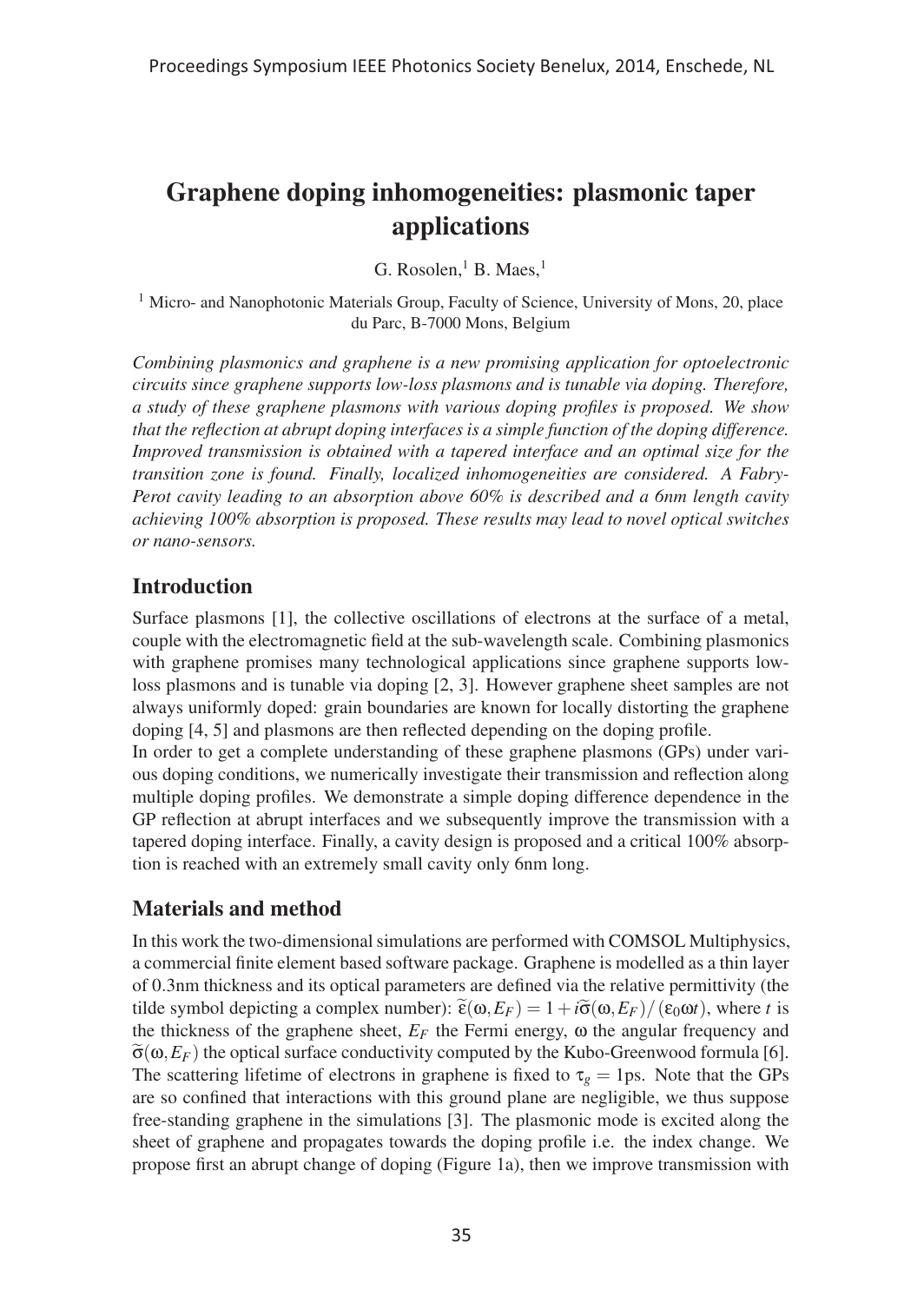

Figure 1: Doping configurations: (a) abrupt interface (b) tapered interface (c) a doping defect at the edge of a semi-infinite graphene sheet. The doping profile is represented beneath.

a tapered variation (Figure 1b) and finally we show a semi-infinite graphene sheet with a slight doping at its end to reach total absorption (Figure 1c).

#### Abrupt interface

Suppose a GP excited along a  $E_{F,in}$  doped graphene sheet that encounters an abrupt change of doping *EF*,out i.e. a refractive index variation: the GP is reflected depending on the strength of the doping change. Simulated results are plotted by points in Figure 2a at  $\lambda = 6\mu$ m varying the incoming doping (legend) and the outgoing doping (abscissa).

First, one can check that same doping  $(E_{F,in} = E_{F,out})$  gives zero reflection since there is no index change. Then bigger changes in the doping, implying greater changes in the refractive index, lead to larger reflections. It is coherent with a Fresnel approach that we develop below.

Since a propagating GP is defined by an effective refractive index  $\widetilde{n}_{\text{eff}}$ , one can approx-<br>in the late a gluon approximate it by a plane wave propagating in an effective medium with index  $\tilde{n}_{\text{eff}}$ . With the conductivity of graphene  $\tilde{\sigma}(\omega, E_F)$ , the effective index of free-standing graphene is simply given by [2]

$$
\widetilde{n}_{\text{eff}} = \frac{1}{k_0} \sqrt{\frac{-4\omega^2 \epsilon_0^2}{\widetilde{\sigma}(\omega, E_F)^2} + k_0^2}
$$
(1)

where  $k_0$  is the wave number in vacuum. Taking in account this indexes in the Fresnel coefficient one finds [7]

$$
T_{\text{in,out}} = \left| \frac{2\widetilde{n}_{\text{in}}}{\widetilde{n}_{\text{in}} + \widetilde{n}_{\text{out}}} \right|^2 \frac{n_{\text{out}}}{n_{\text{in}}} \qquad (2) \qquad R_{\text{in,out}} = \left| \frac{\widetilde{n}_{\text{in}} - \widetilde{n}_{\text{out}}}{\widetilde{n}_{\text{in}} + \widetilde{n}_{\text{out}}} \right|^2 \qquad (3)
$$

where  $n_{\text{in}}$  and  $n_{\text{out}}$  are the real parts of  $\tilde{n}_{\text{in}}$  and  $\tilde{n}_{\text{out}}$ , respectively. Results are plotted with lines in Figure 2a, closely following the simulated points except for high doping changes due to the limit of the plane wave propagation approximation.

We now rewrite Eq. 3 in function of the doping change. When  $\hbar \omega \ll E_F \ll k_B T$  [6] (at  $\lambda = 6\mu$ m for example,  $E_F \gg 0.3$ eV),  $k_0^2$  can be neglected in Eq. 1 and the graphene conductivity reduces to a Drude-like form linear to the doping level  $E_F$  [2]. In this approximation one finds the simplified reflection:

$$
R \approx \left(\frac{E_{F, \text{out}} - E_{F, \text{in}}}{E_{F, \text{out}} + E_{F, \text{in}}}\right)^2 \tag{4}
$$

which does not depend on the wavelength. The approximation is plotted in Figure 2a (grey line). It diverges for small doping as expected from the approximation validities.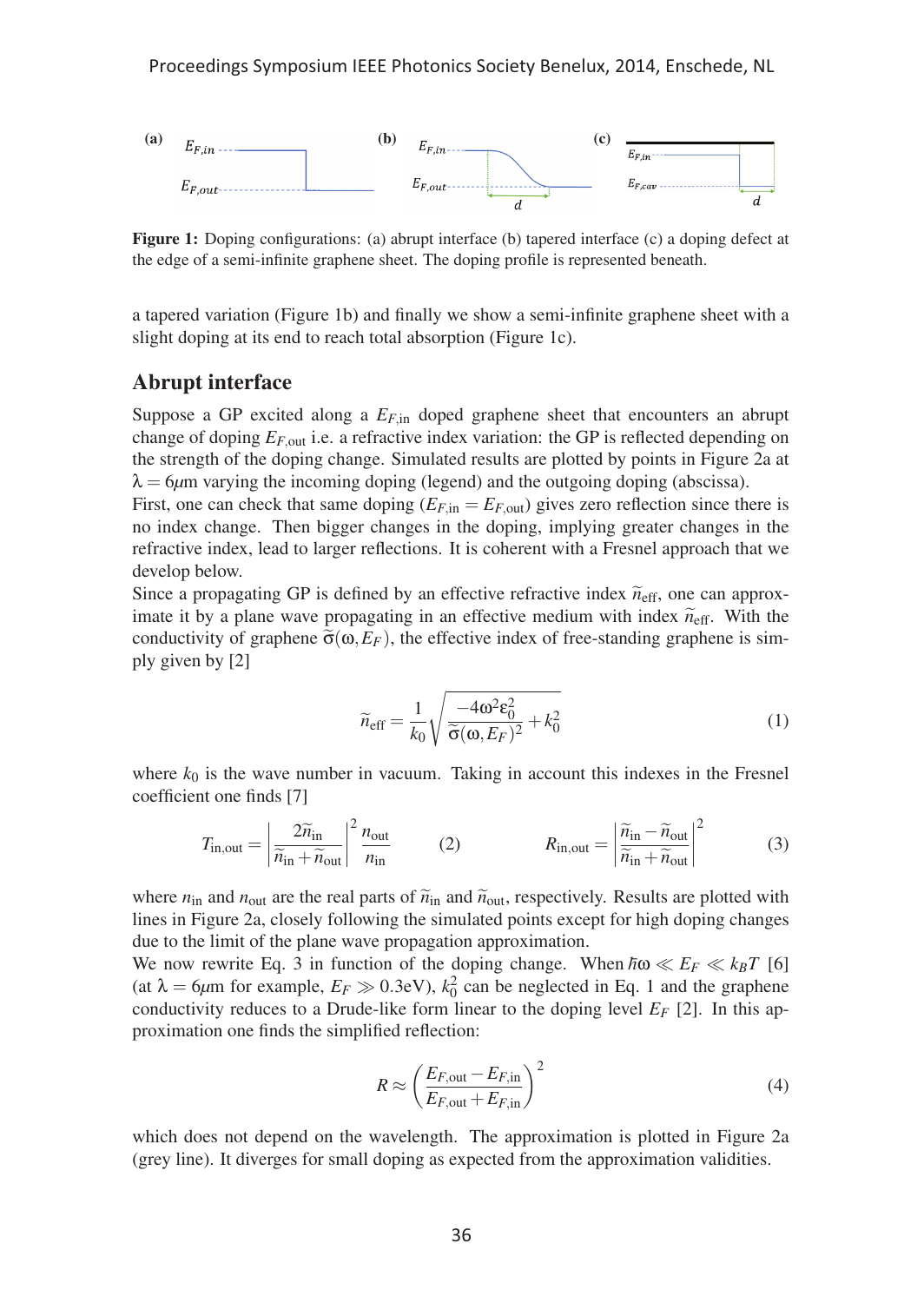

Figure 2: (a) Plot of the reflection of GPs at an abrupt interface of two different dopings. GPs propagate from  $E_{F,\text{in}}$  to  $E_{F,\text{out}}$ . Points are simulated results and lines are computed with the Fresnel coefficient. The grey line stands for the approximate relation (Equation 4). (b) Plot of the reflection (black lines) and transmission (grey lines) of GPs with a smooth cosine-shaped transition of doping. GP propagates from 1eV to a range of smaller doping going from 0.2eV to 0.8eV. Points are simulated reflection and lines are from theoretical considerations.

#### Tapered interface

The previous section shows that abrupt changes in the doping level give a large reflection and a subsequently poor transmission. In order to improve it, we propose here a cosine shaped transition from incoming doping  $E_{F,\text{in}}$  to outgoing doping  $E_{F,\text{out}}$  (Figure 1b). The simulated points are represented in Figure 2b by points in function of the transition zone size *d*: grey stands for transmission and black for reflection. Here,  $E_{F,in} = 1$  eV and  $E_{F,out}$ varies in the legend. The lines are computed from Fresnel coefficients discretizing the doping transition in a number of layers of different doping (implemented with the software module CAMFR). The model fits very well with the COMSOL simulation results, except for large doping changes, as observed in the previous section.

The main observation is the fall of the reflection down to nearly zero after a transition size of *d* > 100nm. Transmission, on the other hand, does not always increase since GPs are lossy and an optimum transition zone is found for  $E_{F, \text{out}} = 0.2 \text{eV}$ . The best transmission is then obtained with a trade-off between a small transition zone leading to high reflection values and a large transition zone where GPs are absorbed while propagating.

# Abrupt cavity

In this last section, we propose an ultra-thin perfect absorber. We design a highly doped  $(E<sub>F</sub>$ <sub>in</sub> = 1eV) semi-infinite graphene sheet and we slightly dope  $(E<sub>F,cav</sub> = 0.25eV)$  a small zone *d* at its end as depicted in Figure 1c. We then vary the vacuum wavelength of the excitation from  $\lambda = 3$  to 6 $\mu$ m and we compute the reflection of the GP. The results are plotted in Figure 3.

Figure 3 shows that a critical coupling of total absorption is reached for a particular wavelength  $\lambda \approx 4 \mu$ m. It is explained by a Fresnel approach (destructive interference in reflection) considering that the plasmon is totally reflected at the end of a ribbon with a phase shift of  $\varphi = -0.8\pi$  [8, 9]. Its curve is plotted in grey line and the small differences arise from the evanescent fields involved due to the small size of the cavity, which are not taken into account in the Fresnel model.